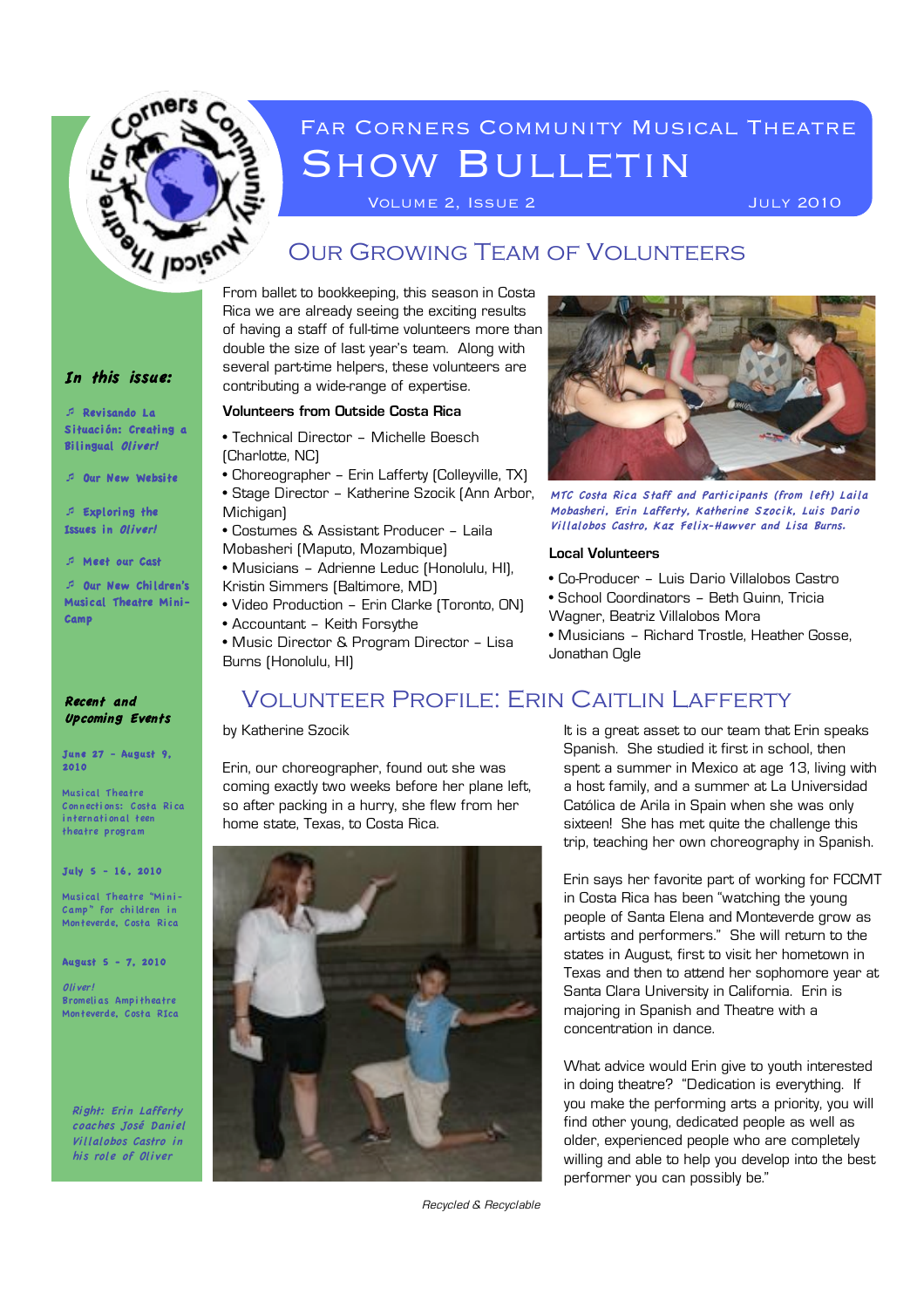Rehearsing a scene with Fagin, The Artful Dodger, and Oliver



Here's an example of a translated lyric that I greatly enjoy. Although the rhyming structures and plays on words do not work the same way as in the original English, it captures the spirit and feel of the song - and gets a good laugh!

Spanish: UNA ESPOSA QUE ME COSA

QUE ME LLEVE Y ME RECOJA ME CONCIENTA Y ME COCINE ME DESPRECIE Y ME FASTIDIE MI DINERO SE ME LLEVE QUE MISERIA ESTAR CON ELLA Y YO QUIZÁS DEBA PENSARLO UNA VEZ MÁS

Original English: A WIFE WOULD COOK AND SEW FOR ME AND COME FOR ME AND GO FOR ME AND GO FOR ME AND NAG AT ME THE FINGERS SHE WOULD WAG AT ME THE MONEY SHE WOULD TAKE FROM ME THE MISERY SHE'D MAKE FOR ME I THINK I BETTER THINK IT OUT AGAIN

# Revisando La Situación CREATING A BILINGUAL OLIVER!

#### by Lisa Burns

For this year's production of *Oliver!*, we were lucky to have been able to license a professional Spanish translation (done for the Colombian premiere last fall). In the past, we have worked with our students to translate dialogue into their native languages. Now, for the first time, we are also presenting translations of many of the lyrics.

To best meet the needs of both our cast and audience, we are presenting a thoroughly bilingual version of the show. Most songs will be performed with alternating sections in English and Spanish. I've been carefully picking through the two librettos to maintain the story-line of each song while highlighting the best of sections of each language-version. Sometimes, the original language is too good to let go  $-$  but there are many cases where the Spanish not only works smoothly but is truly beautiful or witty.

My favorite bilingual construction is "Who Will Buy" or "Comprarán." The Spanish translation is simple and elegant. The original lyric repeats many times, so no content needs to be lost in either language. But the real thrill is that the vocal arrangement involves different types of musical layering. Thus, after presenting the English and Spanish text, we are able to later build in both simultaneously.

# Have You Seen Our New Website?

### www.farcornersmusicals.org



It was time for an update, and we hope you like the results! In addition to a new look, the site include some new features:

• **Blog** - Our Musical Theatre Connections: Costa Rica staff has already been posting regular updates on our current program in Costa Rica. We will use this area to keep you informed about exciting developments in the organization  $-$  which seem to be happening quickly!

• **PayPal** and **Google Checkout** - Now that we have been granted 501(c)(3) status by the IRS, you can receive a tax deduction by making donations directly to FCCMT (rather than via Fractured Atlas).

Recycled & Recyclable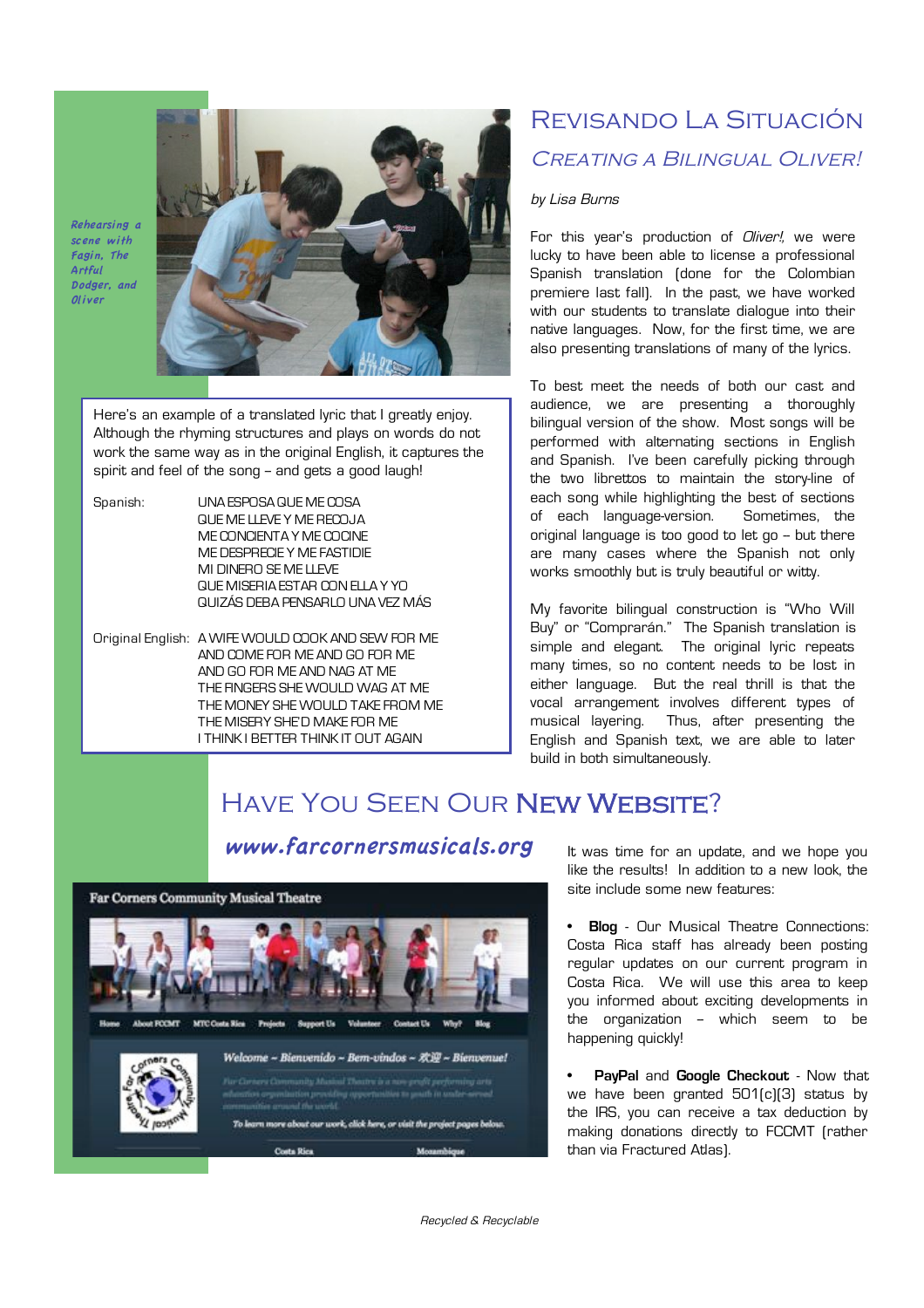### FAR CORNERS COMMUNITY MUSICAL THEATRE SHOW BULLETIN

## New Musical Theatre Mini-Camp for Children

This summer we extended the reach of our Musical Theatre Connections program by adding two week-long "mini-camps" for younger children. FCCMT staff visited all of the local schools to publicize the program, which is open to all area children regardless of their family's financial situation.

Activities included theatre games, singing and dancing. Participants were given the opportunity to then join the production of *Oliver!* as orphans in the workhouse.

Although strongly targeting local children, we also welcomed expatriate children living in and visiting the Monteverde area.

Parents praised the program as an opportunity for their children to make friends with children whom they would not otherwise have met, as well as to explore an interest in the performing arts.

Six-year-old Maria Nelis, who attends the Los Llanos school, is already asking, "Will we do the same thing again next year?"











Recycled & Recyclable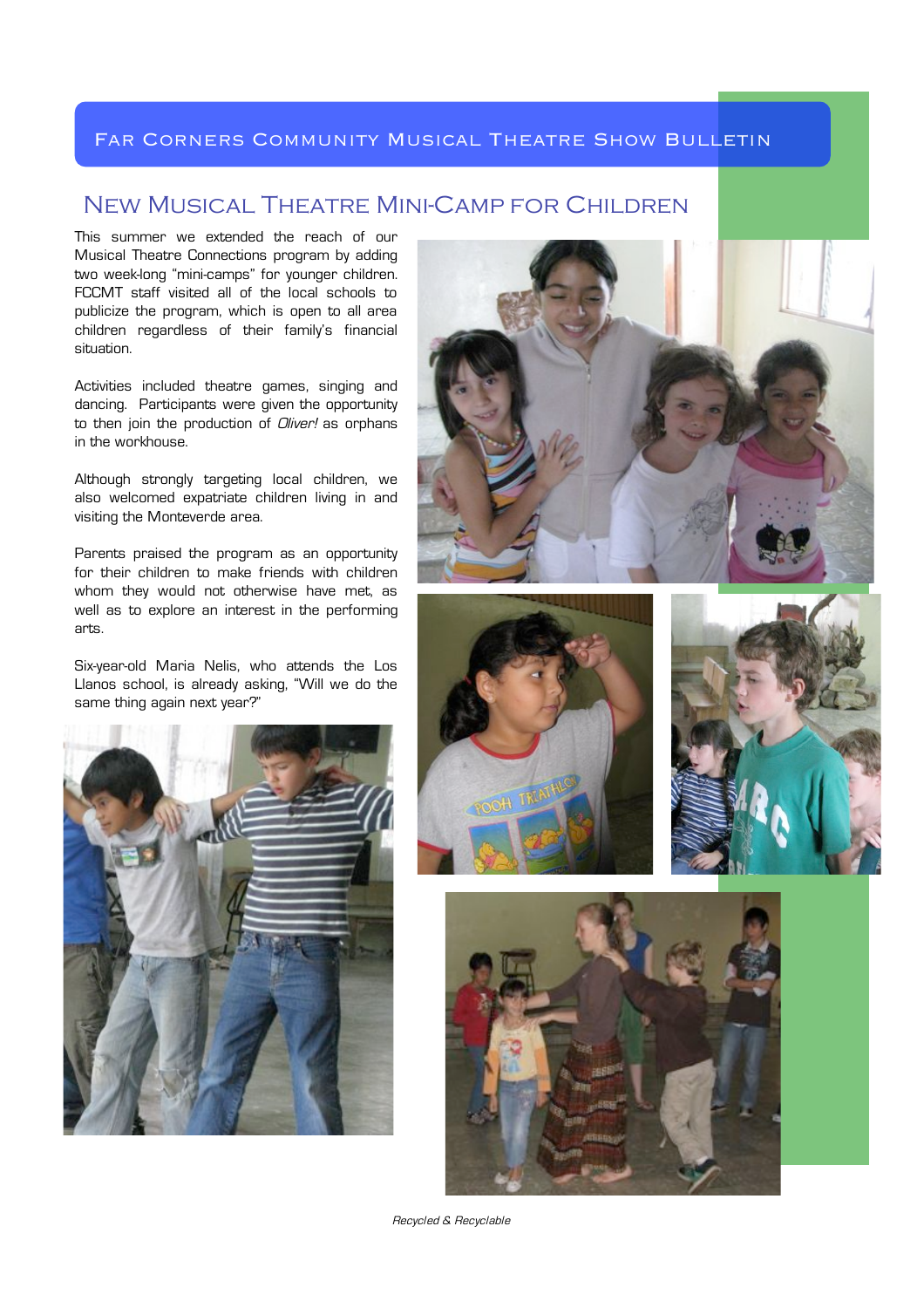# Looking to the Future: Creating "Musical Theatre Connections - China"

#### by Lisa Burns

Based on the very high interest in our production of Fiddler on the Roof in 2008, returning to China to establish a more permanent program is an exciting prospect for FCCMT in the future. Michelle Boesch, our technical director this summer, and I have begun to discuss laying the groundwork for a Musical Theatre Connections program in China.

L: Briefly, what your background with China?

M: I've been studying Chinese since the 7th grade. I attended Fudan University on exchange in 2004. I taught English in China in 2009 in a small city in Hubei province.



L: Do you think FCCMT should go back to China?

M: Definitely. Students have a great interest in [theatre] - they love doing skits in classes and take advantage of any opportunity they can to sing.

L: Is it true that Chinese students don't have many - or any - opportunities in music and theatre in school?

M: Yes, especially high school students. They love having any opportunity they can to do extracurricular activities, because they don't get that chance very often.

Even at Fudan university, there was absolutely no concentration in the arts when I was there in 2004. And that's a world-class, globally known university. It's because it's so specialized.

L: Where do you think we should target our program?

M: I think that the best way to target a program in China is to find people you know and use the connections you have to find people we know who work in China. The other option would be to try to find a university or school independently. One of the options would be the summer schools there that do English language programs over the summer at a university campus. If we were able to join with one of them it would give the students not only practice in English but a whole different experience creating a production.

L: Do you think that the subject matter of American musicals can be relevant to Chinese youth and adults?

M: At first when I saw that FCCMT had put on a production of Fiddler on the Roof in China, I was very confused. Then I watched the play, and I realized there are a lot of issues - family issues and choices that come up for young people, and those definitely occur for young people in China. I can imagine that there would be a lot of plays that are very relevant.

L: Do you see a great potential for a musical theatre exchange program for U.S. high school or college students travelling to China?

M: Yes. I think that the most appealing concept in starting a FCCMT program in China to me is being able to send American students over to China to help with the production and to learn the language and the culture. To me that's something that American students need much more exposure to at a young age. It's the other half of the world where we do a lot of business and have a huge connection with and is often misunderstood.

Jiujiang University students perform "Matchmaker" in FCCMT's production of Fiddler on the Roof.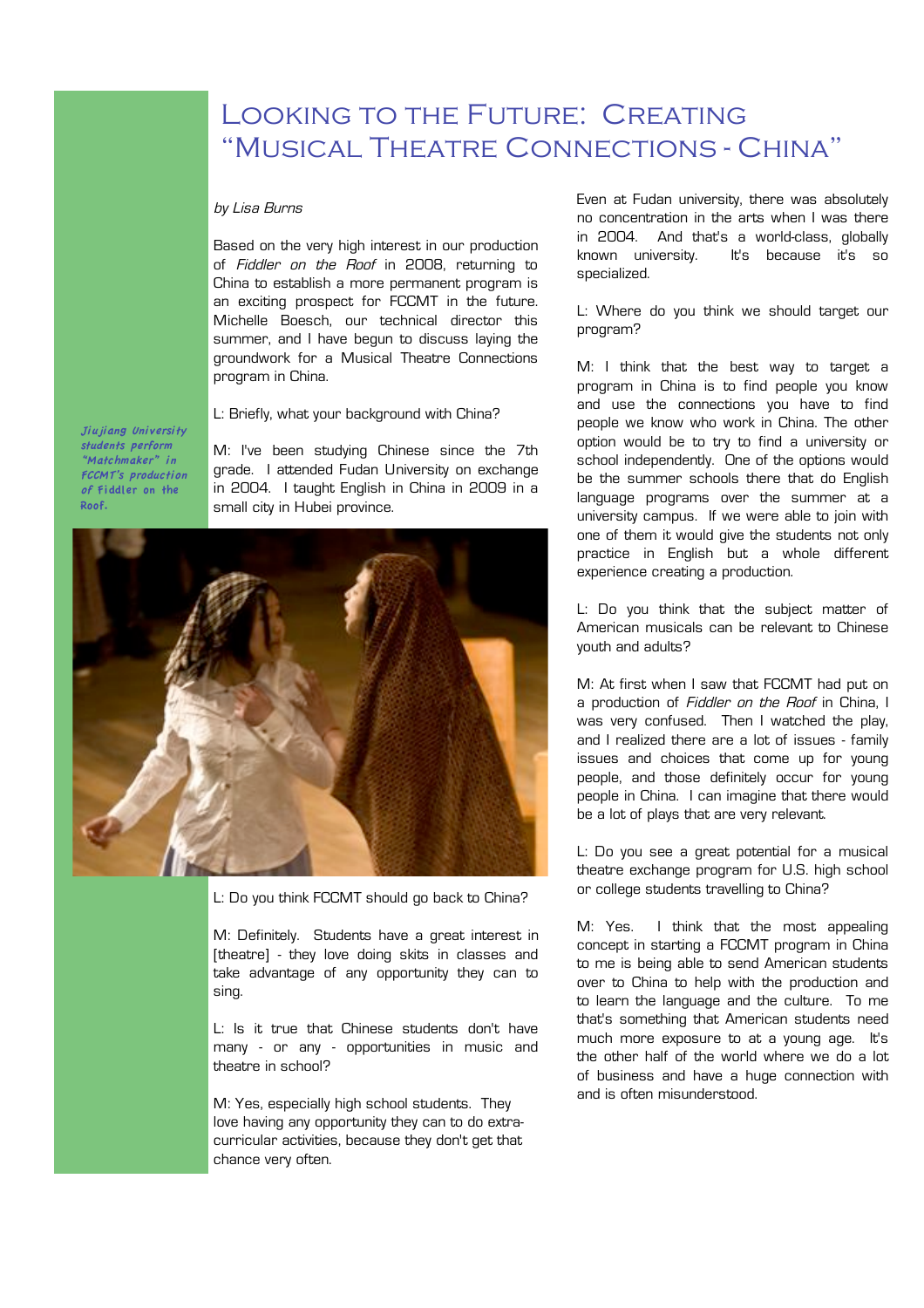#### Far Corners Community Musical Theatre Show Bulletin

## Messages in the Musical:

### ADDRESSING DIFFICULT THEMES IN OLIVER!

#### by Michelle Boesch

This year for our summer program we chose to produce the musical *Oliver!* in Monteverede. *Oliver!* works well for FCCMT because not only does it allow us the opportunity to work with a many children of all ages from the area, but it also allows us to use a creative medium to address some issues that come up in our students' lives.

In the musical *Oliver!*, which is based on the novel *Oliver* Twist, several social issues are brought up that need to be addressed as a community. In the play there are several incidences of drinking, including a scene which takes place in a bar. During rehearsals we are addressing the issues of drinking and personal responsibility. We began with exercises with the full staff on the effects that drinking has on the community as a whole; in the coming week we plan to have an open discussion with older cast members on how drinking influences their lives and how individual actions can affect their entire community.

Probably the most sensitive issue touched upon in Oliver! is domestic violence: the lead female character, Nancy, is physically abused by another character, Bill Sikes, yet she chooses to remain with him.

Unfortunately, many women all over the world are dealing with similar circumstances, and we feel that while it can be difficult to watch this abuse come to a head on stage, it is important to address the issue not only with the cast, but with our audience.

By addressing these issues both directly and indirectly, we hope that our students will learn more than just songs and dances from their participation in our rehearsals and discussions, and that our work here will have a lasting impact on the greater community.



Rehearsing a scene with Bill Sikes (Andrey) and Nancy (Fiona)

Sixteen year-old Fiona rehearses one of her songs for the role of Nancy.



Recycled & Recyclable